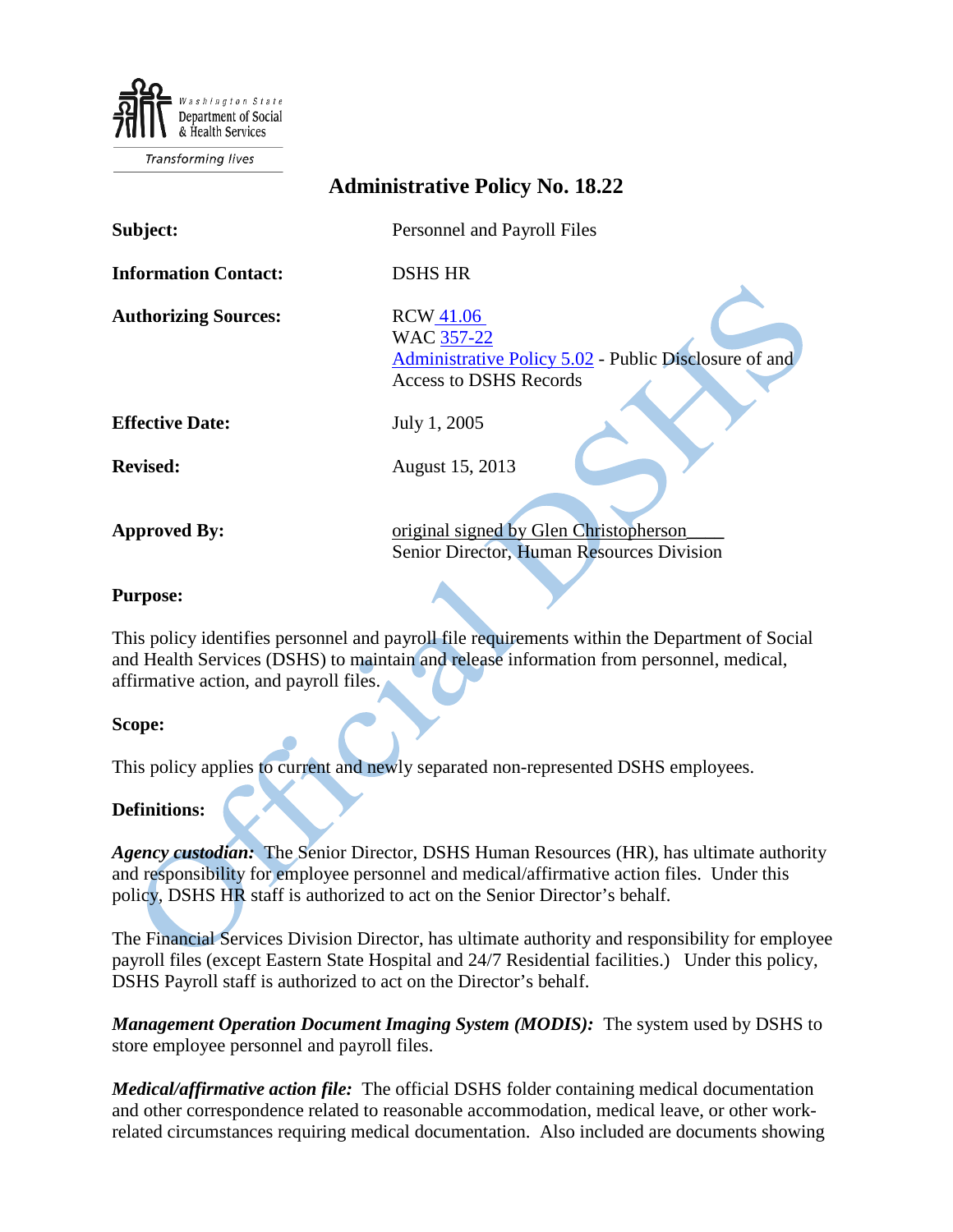Administrative Policy No. 18.22 August 15, 2013 Page 2

an employee's race, color, age, sex, disability, religion, creed, marital status, national origin, sexual orientation, Vietnam Era Veteran status, disabled veteran status, use of guide dog or service animal, recently separated veteran status, or other protected veteran status. . This file is kept separate and confidential in accordance with state and federal law.

*Payroll file:* The official DSHS folder and documents related to an employee's pay and insurance.

*Personnel file:* The official electronic DSHS folder that includes but is not limited to employee appointment letters, performance evaluations, applications/resumes, training records, corrective or disciplinary actions, letters of commendation, work schedules, and other job-related information.

## **Policy:**

## **A. File Maintenance**

- 1. DSHS must maintain an official personnel file for each employee for business and legal purposes.
- 2. DSHS maintains a separate personnel, medical/affirmative action, and payroll file for each employee.
- 3. The DSHS agency custodian and any designee are responsible for security, retention, and maintenance of official personnel files, payroll files, and medical/affirmative action files.

## **B. Privacy of Confidential Material**

- 1. All DSHS records, including documents in the official personnel file, are subject to the Public Disclosure Act.
- 2. Information maintained in personnel files and payroll files may be subject to disclosure pursuant to the law. When receiving public records requests for disclosure of employee's personnel, payroll, or medical/affirmative action file, refer to [Administrative Policy 5.02](http://one.dshs.wa.lcl/Policies/Administrative/DSHS-AP-05-02.pdf) for guidance. Contact the HR Public Disclosure Manager for guidance.

# **C. File Access**

- 1. The following individuals are authorized to access and inspect personnel and payroll files without employee authorization:
	- a. Agency custodian and/or designee.
	- b. Assistant Attorneys General and their staff or designees required to access files in the performance of their duties.
	- c. Public disclosure or discovery coordinators reviewing and preparing records for disclosure or production.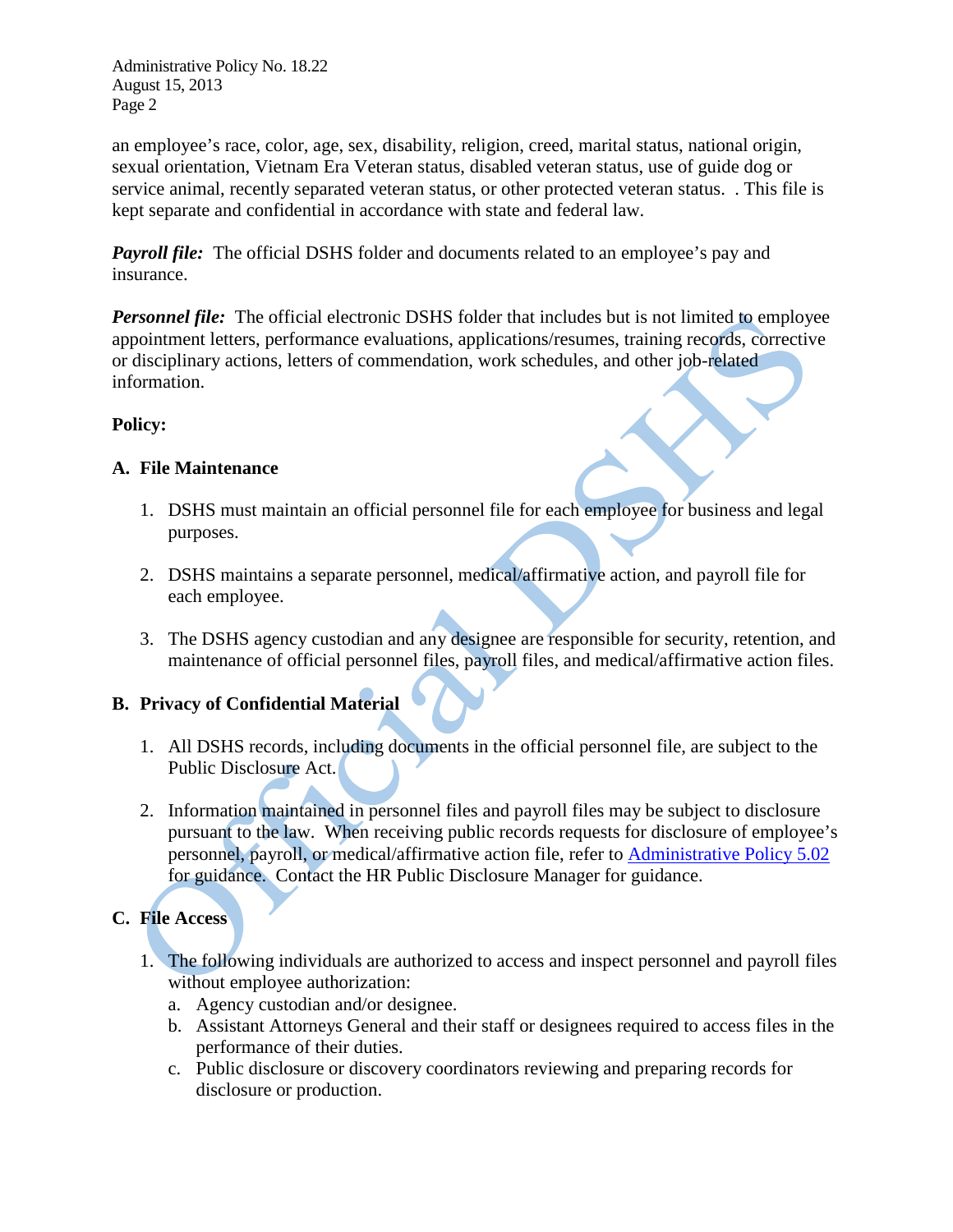- 2. The following individuals are authorized to access and inspect personnel and payroll files without employee authorization. The review must be documented in MODIS.
	- a. Office of the State HR Director or designee.
	- b. State Auditor or designee.
	- c. Supervisors in the employee's direct chain of command.
	- d. Washington State Personnel Resources Board members or designee.
	- e. DSHS supervisors considering the employee for employment. The file must be reviewed in the presence of the agency custodian or designee.
	- f. Equal Employment Opportunity Commission and Human Rights Commission staff or designee.
	- g. Other DSHS staff, as well as other state and federal agency staff, who have legal authorization and who require access in the performance of their duties; provided the file is reviewed in the presence of the agency custodian or designee.
- 3. The following individuals are authorized to access and inspect medical/affirmative action files without employee authorization:
	- a. Agency custodian, designees, DSHS appointing authorities, and DSHS HR staff acting in the performance of their official duties.
	- b. Assistant Attorneys General/designee acting in the performance of their official duties.
	- c. Equal Employment Opportunity Commission and Human Rights Commission staff/designees acting in the performance of their official duties.
- 4. All other individuals requesting to review an employee's personnel, payroll, or medical/affirmative action file, including prospective employers in other agencies must:
	- a. Present written authorization by the employee to the agency custodian or designee for each file access.
	- b. Review the file(s) in the presence of the agency custodian or designee.
- 5. The agency custodian or designee:
	- a. Must place the employee's written authorization in the appropriate file and must ensure the review is documented in MODIS.
	- b. May copy information from the personnel, payroll, or medical/affirmative action file:
		- i. In the normal course of performing their official duties.
		- ii. As requested by the individuals provided for in Section C.
- 6. An employee may review his or her personnel, payroll, and medical/affirmative action files.
	- a. The review must be conducted in the presence of the agency custodian or designee.
	- b. The employee shall not remove or modify material from his or her personnel, medical/affirmative action, or payroll files.
	- c. The employee may request one copy of all materials in his/her personnel, payroll, and medical/affirmative action file by contacting their assigned DSHS HR staff, without charge annually. The agency custodian or designee may charge a reasonable fee for additional copies.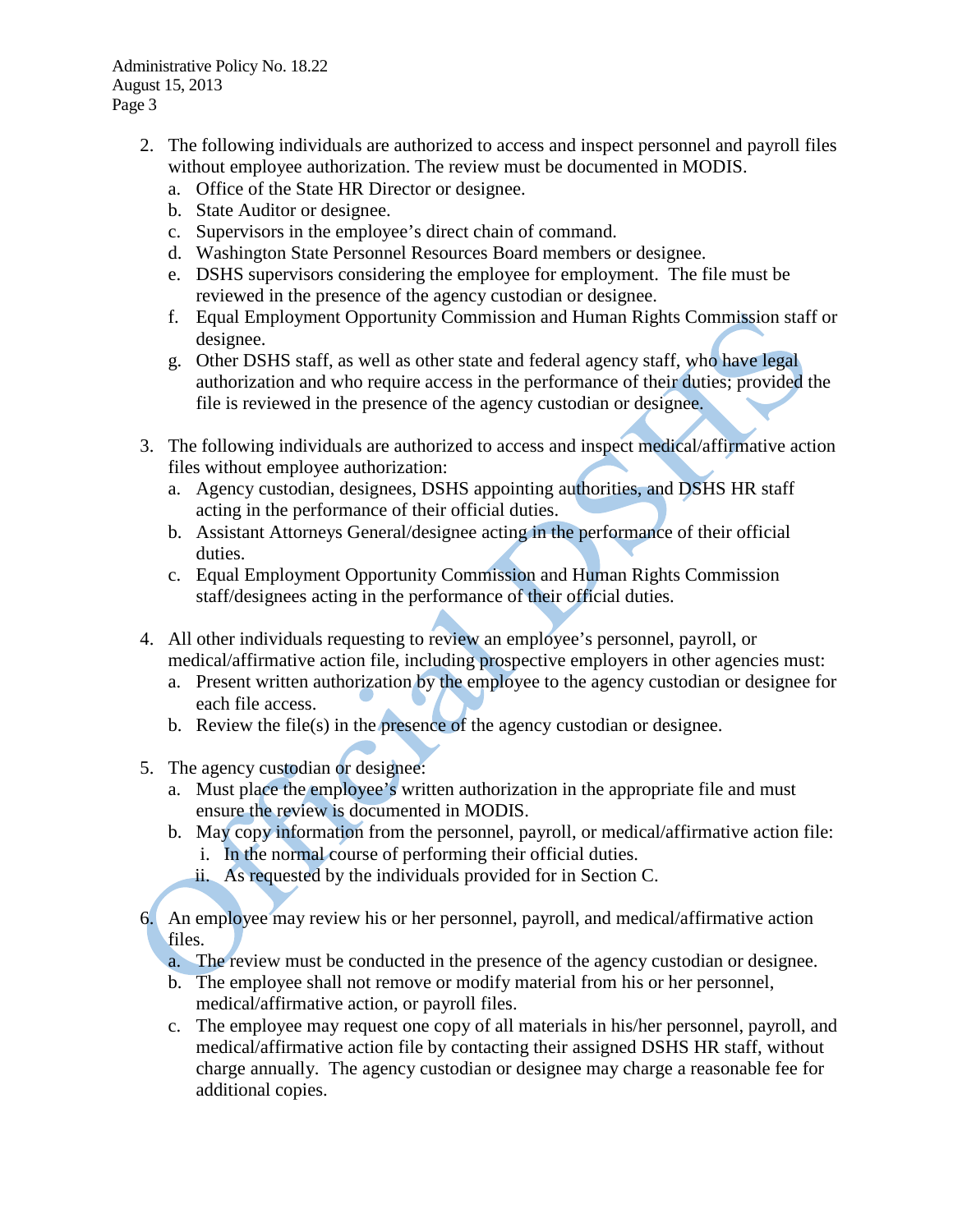Administrative Policy No. 18.22 August 15, 2013 Page 4

> 7. The agency custodian or designee must confirm the identity and authority of each person, including the employee, requesting access to the personnel, payroll, and medical/affirmative action file before providing file access.

## **D. Transferring Files**

Before sending a personnel file to another state agency, DSHS HR staff will audit the file for appropriate content, and document the audit in MODIS. Unauthorized documents will be removed and placed in the appropriate file, provided to the employee, or destroyed.

## **E. Responsibilities**

- 1. The agency custodian or designee:
	- a. Manages the official personnel file, including conducting on-going personnel file audits for appropriate content.
- 2. Must maintain medical/affirmative action files:
	- a. At the administrative office nearest the employee's work location where the employee's personnel actions are processed.
	- b. In a secure location separate from the personnel file.
- 3. Newly separated employees' personnel files will be audited by DSHS HR staff and the audit documented in MODIS. Unauthorized documents will be removed and placed in the appropriate file, provided to the employee, or destroyed.

## **F. Content of Official Personnel and Payroll File**

- 1. The content of the personnel file must be maintained as defined in the Prospective Document Types Guide.
- 2. The initiator must provide the employee a copy of adverse material placed in his or her personnel file at the time the material is included in the file.
- 3. An employee may request the following documents be included in his or her personnel file:
	- a. Statements of rebuttal or correction of adverse information placed in his or her personnel file; or
	- b. Job performance information.

Only the DSHS Agency Custodian or designee may permanently remove documents from an employee's personnel file.

## **G. Document Retention/Removal of Documents**

1. Information must be kept in the employee's personnel file in accordance with the appropriate general and local records retention schedules. Normally this would include retention as long as the record has a reasonable bearing on: